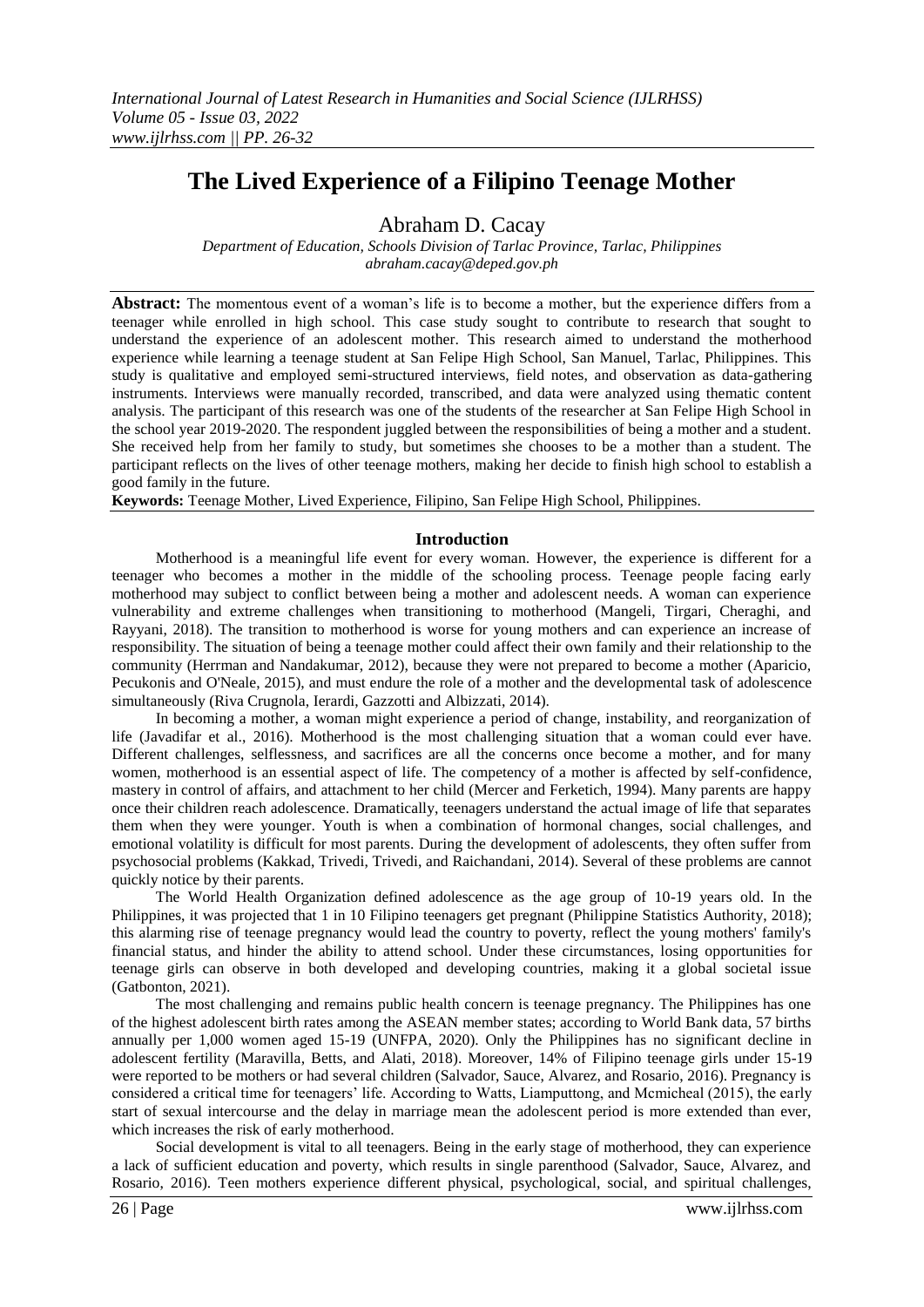### *www.ijlrhss.com || PP. 26-32*

including the inability to plan and decide and lack maternal skills. Taukeni (2014) argues that students in this situation might skip lectures, feel weak, exhausted, and lack consideration in classes. The difficulties of having a dual role can cause the women to leave one position for the sake of the other (Springer, Parker, and Leviten-Reid, 2008).

The starting point of improving a good life is education, and it is everyone's right despite their social status. The rights to education of young mothers are recognized in Philippine education. Performing the dual role and combining motherhood and learning without sacrificing either is difficult for a student mother (Behboodi Moghadam, OrdibeheshtiKhiaban, Esmaeili, and Salsali, 2017). Activities in every subject are challenging and might impose a significant burden on the student mother. Moreover, teenage motherhood contributes to the increase of high school dropouts because they feel embarrassed about the situation.

The Department of Education (DepEd) released the DepEd Order No. 74, s. 2010 also known as the guidelines on mainstreaming the Dropout Reduction Program (DORP), aims to reduce the dropout rate associated with teenage pregnancy. DepEd Secretary Leonor M. Briones strongly discourage public schools from expelling the pregnant students that can cause them traumatic experience (Revita, 2017). Moreover, if students did not finish schooling, they are encouraged to enroll in the Alternative Learning System (ALS). In fact, according to DepEd Assistant Secretary for Public Affairs Service and Alternative Learning System G.H. Ambat, 80% of students nationwide are females and drop out once they reach the age of 15.

Additionally, female students drop out of high school because some are pregnant and decide to marry early, then have difficulty juggling their studies and maternal duties (B. Miasco, 2019). Education is now flexible and accessible to everyone regardless of the students' vulnerabilities.

There are foreign studies regarding teenage pregnancy, and adolescent mothers' lived experiences. However, only a few available research focused on a Filipino teenage mother enrolled explicitly in a barrio high school. Understanding the lived experience of a teenage mother enrolled in a barrio high school can generate new insights for the health care providers and policymakers that can cause a proper response to the challenges of teenage mothers. The participant of this paper is a 17-year-old mother who was a student of the researcher enrolled at San Felipe High School, San Manuel, Tarlac, Philippines. The said participant is the only teenage mother of batch 2019-2020 of the said school who did not stop learning amid her situations. This study is a case study, and it is aimed to understand the lived experience of an adolescent mother of San Felipe High School.

### **Methodology**

### **Research Design**

The qualitative data were transcribed and manually analyzed using thematic content analysis. The direct quotation of the participant and the relatives were used to complete the process of research. The quotations are incorporated into the analysis and are concerning the themes in the study. The direct quotes have been translated from Ilocano to English. Translation to English, the respondents' direct quotation, clarifies the analysis to produce coherent reading experiences without distraction (Dlamini, 2016).

This paper used the case study approach to understand the participant's experience of being a mother and as a successful student. A case study approach permits in-depth, multi-faceted explorations of complex issues in real-life situations (Crowe et al., 2011). Similarly, Meriam (cited by Hung, Badejo, and Bennett, 2014) reported that case studies specifically examine an issue using multiple sources of information to provide an in-depth description of the situation.

### **Sampling**

Deviant case sampling was used in choosing the respondent of this study based on her unique situation of being a mother and at the same time a student of batch 2019-2020 of San Felipe High School. A deviant Case Sampling emphasizes a participant with unique or special characteristics or situations (Glen, 2015).

### **Data Gathering**

The researcher used in-depth interviews as the primary data collection method by using a semi-structured questionnaire. The researcher observed the actions of the interviewees and used field notes for the parents of the participant who did not agree to use any digital recording devices. The interviews were conducted through home visitation since the respondent is a resident of San Felipe, the same barangay where the school is located. The dates of the interview were set based on the respondent's availability and the parent's affirmation. The researcher listened to the interviewee and offered neither advice nor personal experience. The participant was allowed to have a support person throughout the interview.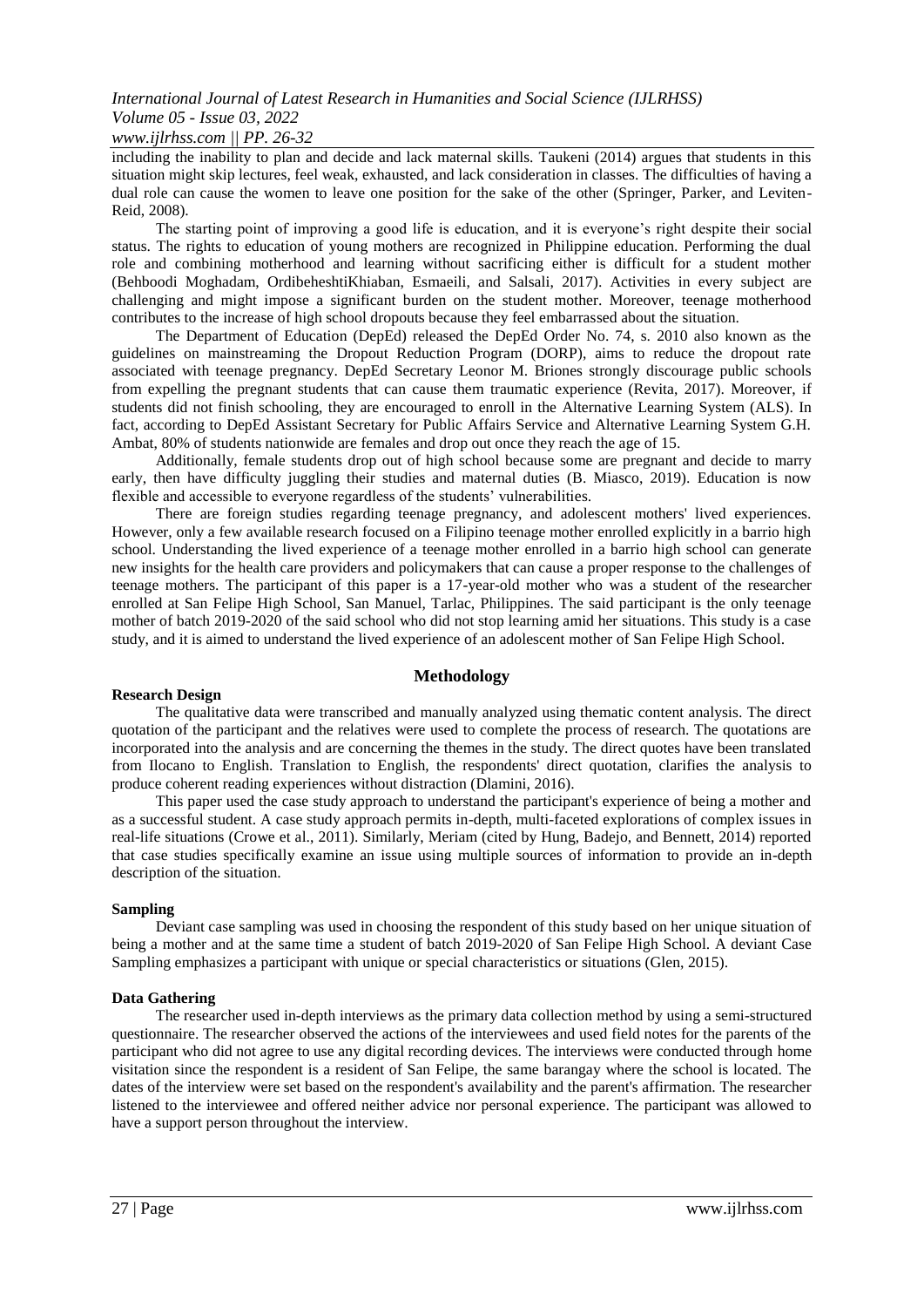### **Data Analysis**

The qualitative data were transcribed and manually analyzed using thematic content analysis. The direct quotation of the participant and the relatives were used to complete the process of research. The quotations are incorporated into the analysis and are concerning the themes in the study. The direct quotes have been translated from Ilocano to English. Translation to English, the respondents' direct quotation, clarifies the analysis to produce coherent reading experiences without distraction (Dlamini, 2016).

### **Result and Discussion**

A 17-year-old student with a unique situation among the batch 2019-2020 of San Felipe High School, San Manuel Tarlac, was the respondent of this study. She is the eldest among two children and lives with her immediate family before giving birth, and now living with the father of her baby after giving birth. The participant shared her experiences as a mother while enrolled in high school.

Data from the interviews revealed four major themes: Parental Support, The value of education, Sacrifice, and Having her own family.

#### **Theme 1: Parental Support**

The participant realized while she was pregnant the parental challenges of her parents. The participant described how her parents' struggle to fulfil their responsibilities to her and her brother as a family. However, unlike the participant's situation, her parents were ready to get married and to have a family.

This explains that the participant was not ready to become a parent. Adolescent mothers are lack knowledge and self-confidence for their new-borns (Gbogbo, 2020). But since she gave birth to her child, she has no choice but to embrace the unexpected challenges of being a mother, knowing that her family and the child's father will support her.

*"I don't know if I can be a mother to my child, but I am confident that they (parent and the child's father) will help me take care of my child".* 

The mother seemed to support her daughter even if everything was unexpected. The mother was smiling during the interview and said:

### *"I am happy to have a grandchild. I will take care of him (the baby) like how I take care of my daughter" (mother).*

The respondent's mother accepted that her daughter is now a mother, which is the only way to make everything normal in their family. All necessities of the baby and the respondent were all paid for by the parents and the baby's father.

Parental involvement is essential to support a teenage mother's emotional vulnerability, knowing that the respondent is still under the transitional stage of adolescence. Strong bonding with parents can improve emotional development and behavioral problems (Salgado, González, and Yáñez, 2021). The parents in this situation also observe the respondent's behavior towards her role of being a mother. Time is the most luxurious parental involvement to distinguish the activities of their adolescent child (Kalil, Ryan, and Corey, 2012). Moreover, based on observation, the parents are sex-type when it comes to motherly involvement of taking care of the respondent and her baby.

#### **Theme 2: Valuing Education**

The teenage mother is a graduating student at San Felipe High School. Accordingly, when she was pregnant until she gave birth, the participant also describes their neighbourhood and her second cousin's hard life when they stopped learning the moment, they get pregnant.

*"I do not want to waste the previous years of schooling. I took the opportunity of modular learning (distance learning) to continue my education despite my current situation". "I am thankful to my mother, who constantly reminds me to finish answering my activities".*

According to the mother, her brother (uncle of the teenage mother) was the one getting the learning materials from the school. The parents provided cellphone and laptop for an online class.

*"Sometimes I help my sister by printing the activities sent by her teachers online because she was busy feeding my nephew. There are times I am helping my sister in her practical research. (brother)".*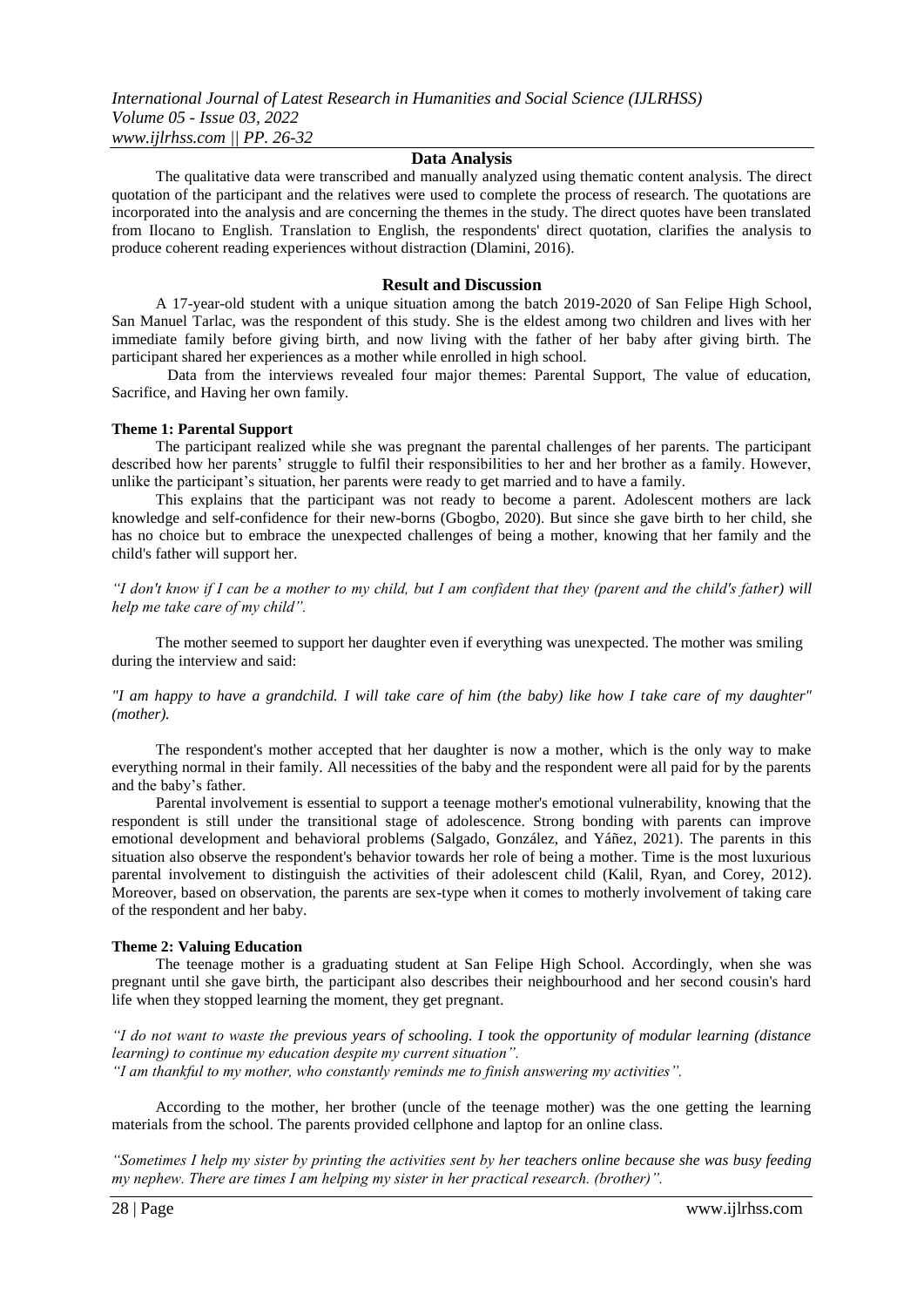### *www.ijlrhss.com || PP. 26-32*

*"I take care of my grandchild whenever she (respondent) needs to rush her activities, and her brother sometimes playing with him (the baby) (mother)".* 

The brother affirmed that the respondent always has difficulty balancing her role as a mother and as a student and hardly manages these roles. However, her immediate family members are finding time to help her by any means necessary.

The participant reflected on the value of education from her cousin and neighbour who had the same cases. This reflection motivates the participants to not wanting to have the same life as her neighbour and second cousin. Completing one's education is the motivation of teenage mothers, as they know how education can help them better adapt to life's challenges (Gatbonton, 2021). The respondent took advantage of the technological advancement of learning with online teaching and guidance from her teachers.

Having a simple motivation and actualizing life lessons to continue studying, the respondent has realized that education is the key to ensuring her child's welfare and improving her current state. Educational resilience is the key for the young mother to perform schooling despite the emotional, social, psychological, economic, and academic challenges (Duckworth and Gross, 2014).

Further, having people that are close to the teenage mother is crucial to managing her roles. Getting positive help from relatives can determine how well the young mothers cope with their experiences (Griffiths, 2002).

### **Theme 3: Sacrifice**

Most of the time, the student mother did not find it easy to manage her academic and motherhood responsibilities simultaneously. Sometimes she could choose between the two, but sometimes she only chooses the motherhood responsibilities over the other. Despite the people around the respondents who are always ready to support her, there are times that she is alone to decide which is to address first, and the respondent always chooses the motherhood responsibility.

*"Sometimes I do not have time to study…"*

*"There are times that I am not in the mood to accomplish answering my activities…"* 

*"I even log out from the computer (online class) because we have an appointment to see the pediatrician…"*

*"Sometimes I submit my outputs late…"* 

*"Sometimes I think of quitting (schooling) to take care of him, (respondent)".* 

*"I must help her father support my children and my grandchild… sometimes, I could not help her… her brother is also busy in his study and hobby, (mother)".* 

*"I cannot help my sister because I also have problems to deal with, (brother)".* 

*"I have to work to provide for my child and wife (father of the child)".*

Any student can experience educational struggles. However, the struggle can be doubled on the teenage mothers because of their role as a mother. The significant difficulty of an adolescent mother is the pressure of motherhood that divides their attention (Lidgard, 2004). Additionally, help from the family members is sometimes limited, making the respondent choose between her two roles. The respondent described the difficulty of her adjustment from being a student to mother, vise-versa. DeVito (2010) argued that if an adolescent mother spends most of her time taking care of her infant, it might cause frustration. Early childhood development studies found that teenage mothers are less likely to engage in emotionally supportive and responsive parenting (Urbanchildinstitute.org.,2021). This study affirms that adolescent mothers have less knowledge about child development and effective parenting, giving up other aspects of finding the time to raise a baby and learn responsible motherhood.

### **Theme 4: Having her own family**

The respondent's family accepted that they have a new family member, and they need to work hard not only for the future of the adolescent mother but also for the baby. The respondent wants to get married soon to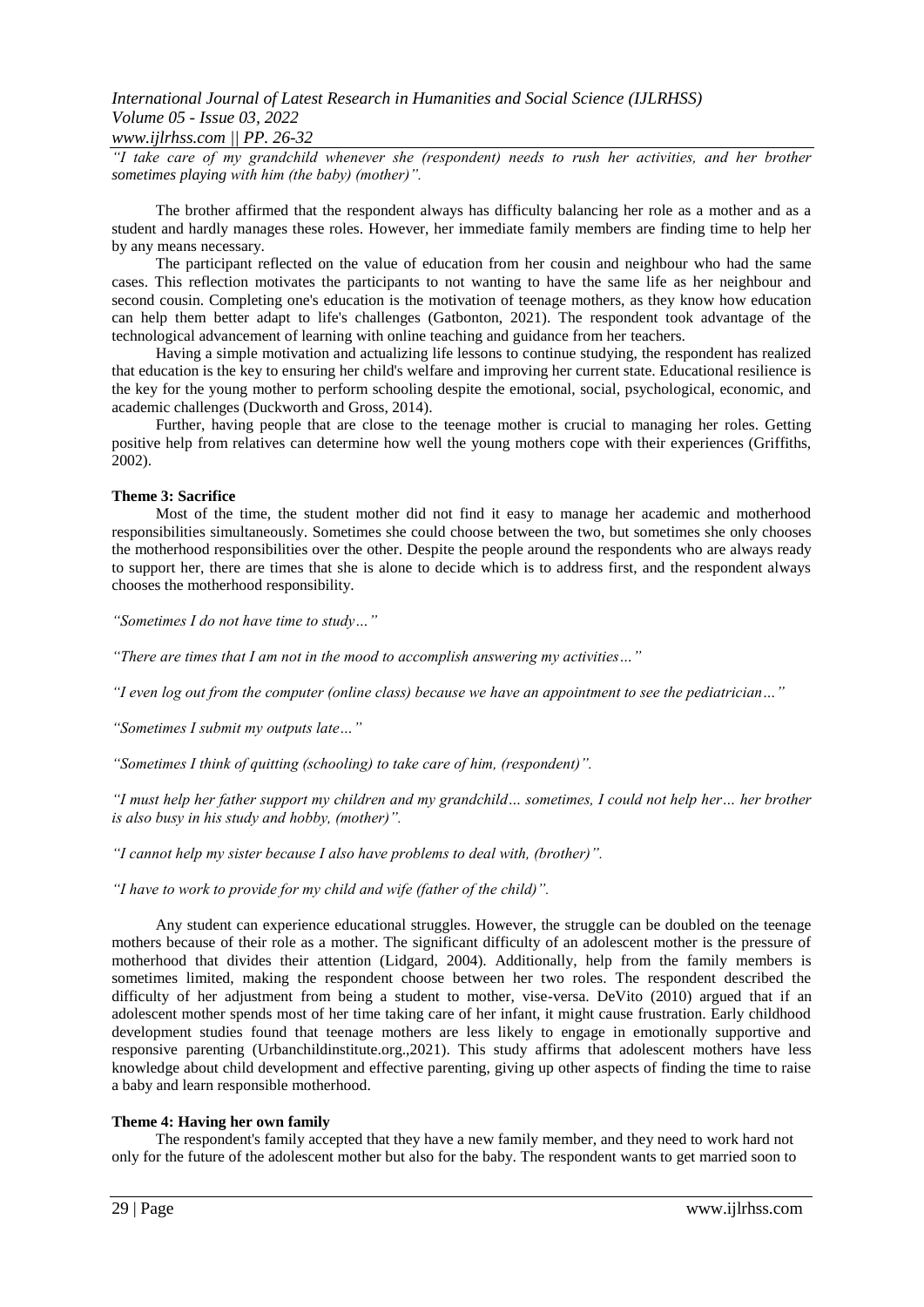*www.ijlrhss.com || PP. 26-32*

the father of her baby, the parents support this decision, but they need her to be at the right age. The father of the baby is working on a farm as a helper.

*"I have faith in the father of my child to provide our necessities now that we have him (the baby)…"* 

*"I want to give a promising future for my child by finishing my study and land an excellent job since my parents love me and supporting me…"* 

*"My parents want me to have a good future and now with my baby, (respondent)".* 

*"We want our daughter to have a good life and have a family in the future…"* 

*"We are ready to support her, for her dreams, and for my grandchild, (mother)".* 

The respondent realized her future of having her own family. The hardship of being a mother and a student molded the respondent to expect challenges in the future. The respondent can observe her family's union facing different trials as they live under the same roof. The support from the parents is essential to the teen mothers, and observing this can create a positive impact on their future parenting experiences, behaviors, and practices (Bunting and McAuley, 2004).

### **Recommendations**

Based on the created themes through this study, the teachers of the institution should be well-trained in handling a special case like this. Topics concerning to teenage mother must include to the school-based seminars and training like Gender and Development and Learning Action Cell Sessions. Further, this paper recommends phenomenological research on teenage mothers' dual role in public schools in a remote area for an in-depth analysis of their struggles and needs.

### **Conflict of Interest**

The researcher declare that the research was conducted in the absence of any business or financial affiliations that may be perceived as a potential conflict of interest

### **Acknowledgement**

The researcher would like to express his gratitude to all of the participants in this study for their invaluable assistance.

The researcher wishes to express his appreciation to all faculty members at San Felipe High School for their moral support during the conduct of this study.

#### **References**

- [1]. Mangeli, M., Tirgari, B., Cheraghi, M. and Rayyani, M., 2018. Exploring the experiences of Iranian adolescent mothers about the maternal role: a qualitative study. *Electronic Physician*, *10*(5), 6812-6820.
- [2]. Herrman, J. and Nandakumar, R., 2012. Development of a Survey to Assess Adolescent Perceptions of Teen Parenting. *Journal of Nursing Measurement*, *20*(1),3-20. <https://dhsprogram.com/pubs/pdf/FR347/FR347.pdf>
- [3]. Aparicio, E., Pecukonis, E. and O'Neale, S., 2015. "The love that I was missing": Exploring the lived experience of motherhood among teen mothers in foster care. *Children and Youth Services Review*, 51, 44-54.
- [4]. Riva Crugnola, C., Ierardi, E., Gazzotti, S. and Albizzati, A., 2014. Motherhood in adolescent mothers: Maternal attachment, mother-infant styles of interaction and emotion regulation at three months. *Infant Behavior and Development*, *37*(1), 44-56.
- [5]. Javadifar N, Majlesi F, Nikbakht A, Nedjat S, Montazeri A. Journey to Motherhood in the First Year After Child Birth**.** J Fam Reprod Health 2016; *10*(3), 146-153.
- [6]. Mercer, R. and Ferketich, S., 1994. Maternal-Infant Attachment of Experienced and Inexperienced Mothers During Infancy. *Nursing Research*, [online] *43*(6), 344-351. Available at: <https://pubmed.ncbi.nlm.nih.gov/7971298/> [Accessed June 29, 2021].
- [7]. Kakkad, A., Trivedi, M., Trivedi, G. and Raichandani, A., 2014. Study For Adolescent Problem and Psychology. *Journal of Evolution of Medical and Dental Sciences*, *3*(37), 9564-9574.
- [8]. Philippine Statistics Authority. (2018). *National demographic health survey 2017*.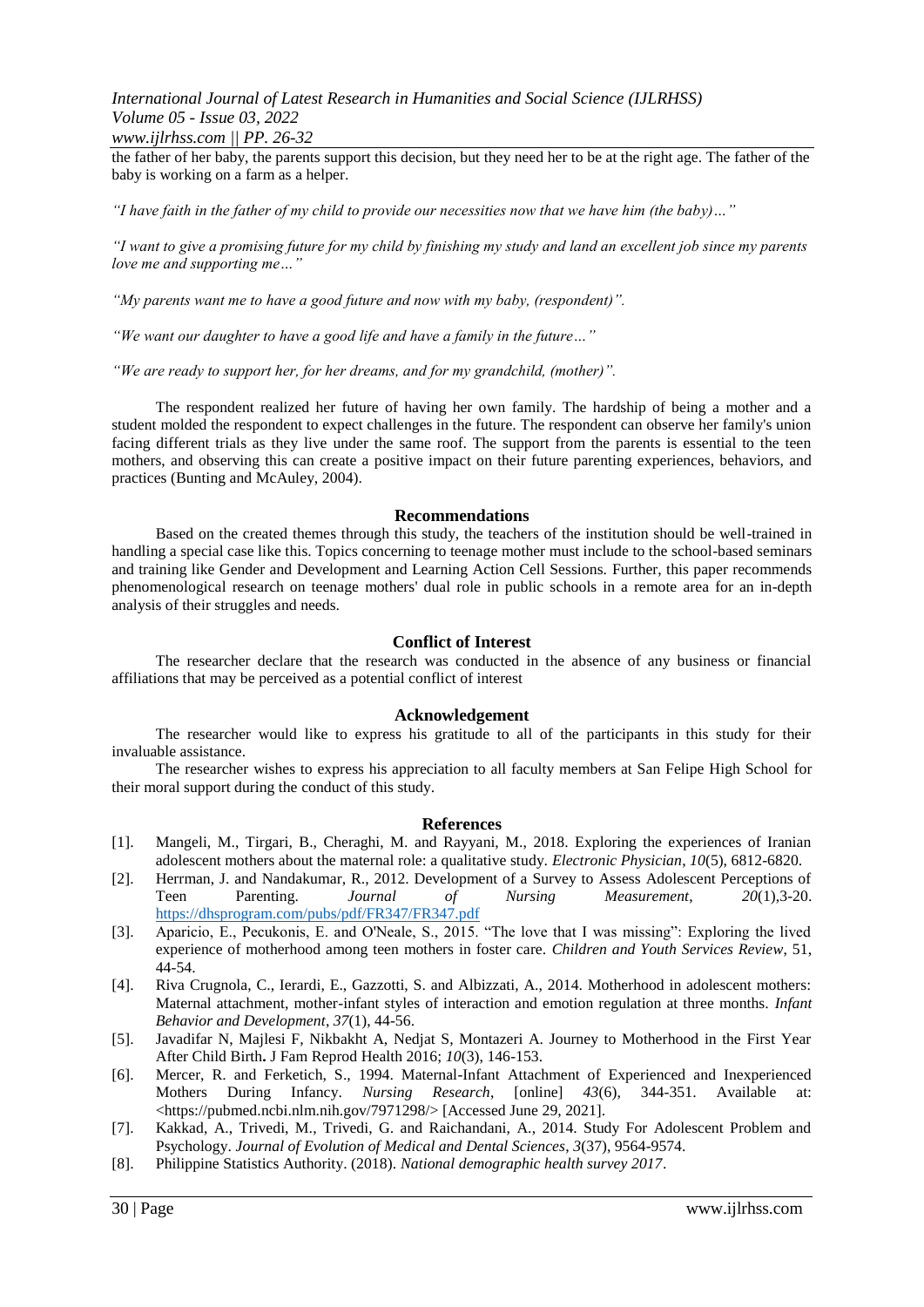*www.ijlrhss.com || PP. 26-32*

- [9]. Gatbonton, R., 2021. Educational Experiences of Adolescent Mothers while Studying College in the Philippines. *IAFOR Journal of Education*, *9*(1), 41-58.
- [10]. United nation population fund (2020). Eliminating Teenage Pregnancy in the Philippines. Retrieved 6 August 2021, from http://www.philippines.unfpa.org.
- [11]. Maravilla, J., Betts, K. and Alati, R., 2018. Trends in repeated pregnancy among adolescents in the Philippines from 1993 to 2013. *Reproductive Health*, *15*(1).
- [12]. Ngum Chi Watts, M., Liamputtong, P. and Mcmichael, C., 2015. Early motherhood: a qualitative study exploring the experiences of African Australian teenage mothers in Greater Melbourne, Australia. *BMC Public Health*, *15*(1).
- [13]. Salvador, J., Sauce, B., Alvarez, M. and Rosario, A., 2016. The Phenomenon of Teenage Pregnancy in the Philippines. *European Scientific Journal, ESJ*, *12*(32), 173.
- [14]. Taukeni, S. (2014). The Main Challenges Student Mothers Experience to Manage Their Dual Roles. *International Journal Of Advances In Psychology*, *3*(3), 94. https://doi.org/10.14355/ijap.2014.0303.04.
- [15]. Springer, K., Parker, B., &Leviten-Reid, C. (2008). Making Space for Graduate Student Parents. *Journal Of Family Issues*, *30*(4), 435-457. https://doi.org/10.1177/0192513x08329293
- [16]. Behboodi Moghadam, Z., OrdibeheshtiKhiaban, M., Esmaeili, M. and Salsali, M., 2017. Motherhood challenges and well-being along with the studentship role among Iranian women: A qualitative study. *International Journal of Qualitative Studies on Health and Well-being*, *12*(1), p.1335168.
- [17]. Deped.gov.ph. 2021. *June 4, 2010, DO 74, s. 2010 – Guidelines on Mainstreaming the Dropout Reduction Program (DORP) in the Public Secondary Schools | Department of Education*. [online] Available at: <https://www.deped.gov.ph/2010/06/04/do-74-s-2010-guidelines-on-mainstreaming-thedropout-reduction-program-dorp-in-the-public-secondary-schools/> [Accessed 22 June 2021].
- [18]. Revita, J., 2021. *DepEd won't expel pregnant students*. [online] Sunstar. Available at: <https://www.sunstar.com.ph/article/121046/Business/DepEd-wont-expel-pregnant-students-> [Accessed June 22, 2021].
- [19]. B. Miasco, M., 2019. Early marriage, family issues top school dropout reasons. *The Freeman*, [online] Available at: <https://www.philstar.com/the-freeman/cebu-news/2019/05/31/1922472/early-marriagefamily-issues-top-school-dropout-reasons> [Accessed 30 June 2021].
- [20]. Dlamini, N., 2016. *Teenage mothers' experiences of motherhood- schooling, stigma and learned responsibility: a case study of teenage mothers of school-going age in a peri-urban area in Kwa-Zulu Natal*. Master Degree. Stellenbosch University.
- [21]. Crowe, S., Cresswell, K., Robertson, A., Huby, G., Avery, A., and Sheikh, A., 2011. The case study approach. *BMC Medical Research Methodology*, *11*(1).
- [22]. Hung, L., Badejo, F. and Bennett, J., 2014. A case study of student achievement in a secondary charter school. *New Horizons in Adult Education and Human Resource Development*, *26*(3), 20-38.
- [23]. Glen, S., 2015. *Extreme Case Sampling*. [online] Statistics How To. Available at: <https://www.statisticshowto.com/extreme-case-sampling/> [Accessed June 24 2021].
- [24]. Gbogbo, S., 2020. Early motherhood: voices from female adolescents in the Hohoe Municipality, Ghana—a qualitative study utilizing Schlossberg's Transition Theory. *International Journal of Qualitative Studies on Health and Well-being*, *15*(1), p.1716620.
- [25]. Salgado, M., González, L. and Yáñez, A., 2021. Parental Involvement and Life Satisfaction in Early Adolescence. *Frontiers in Psychology*, 12.
- [26]. Kalil, A., Ryan, R. and Corey, M., 2012. Diverging Destinies: Maternal Education and the Developmental Gradient in Time With Children. *Demography*, *49*(4), 1361-1383.
- [27]. Gatbonton, R., 2021. Educational Experiences of Adolescent Mothers while Studying College in the Philippines. *IAFOR Journal of Education*, *9*(1), 41-58.
- [28]. Duckworth, A. and Gross, J., 2014. Self-Control and Grit. *Current Directions in Psychological Science*, 23(5), pp.319-325.
- [29]. Griffiths, V., 2002. Crossing boundaries: the experiences of mature student mothers in initial teacher education. *International Journal of Inclusive Education*, *6*(3), 267-285.
- [30]. Lidgard, C. A Christchurch College of Education perspective on the NZUSA 2003 Student Parent Survey: A survey of the needs of students who care for children. Christchurch: Christchurch College of Education, 2004.
- [31]. DeVito, J. (2010). How Adolescent Mothers Feel About Becoming a Parent. *Journal Of Perinatal Education*, *19*(2), 25-34. https://doi.org/10.1624/105812410x495523
- [32]. Urbanchildinstitute.org. 2021. *How Adolescent Parenting Affects Children, Families, and Communities*. [online] Available at: <http://www.urbanchildinstitute.org/articles/editorials/how-adolescent-parenting-